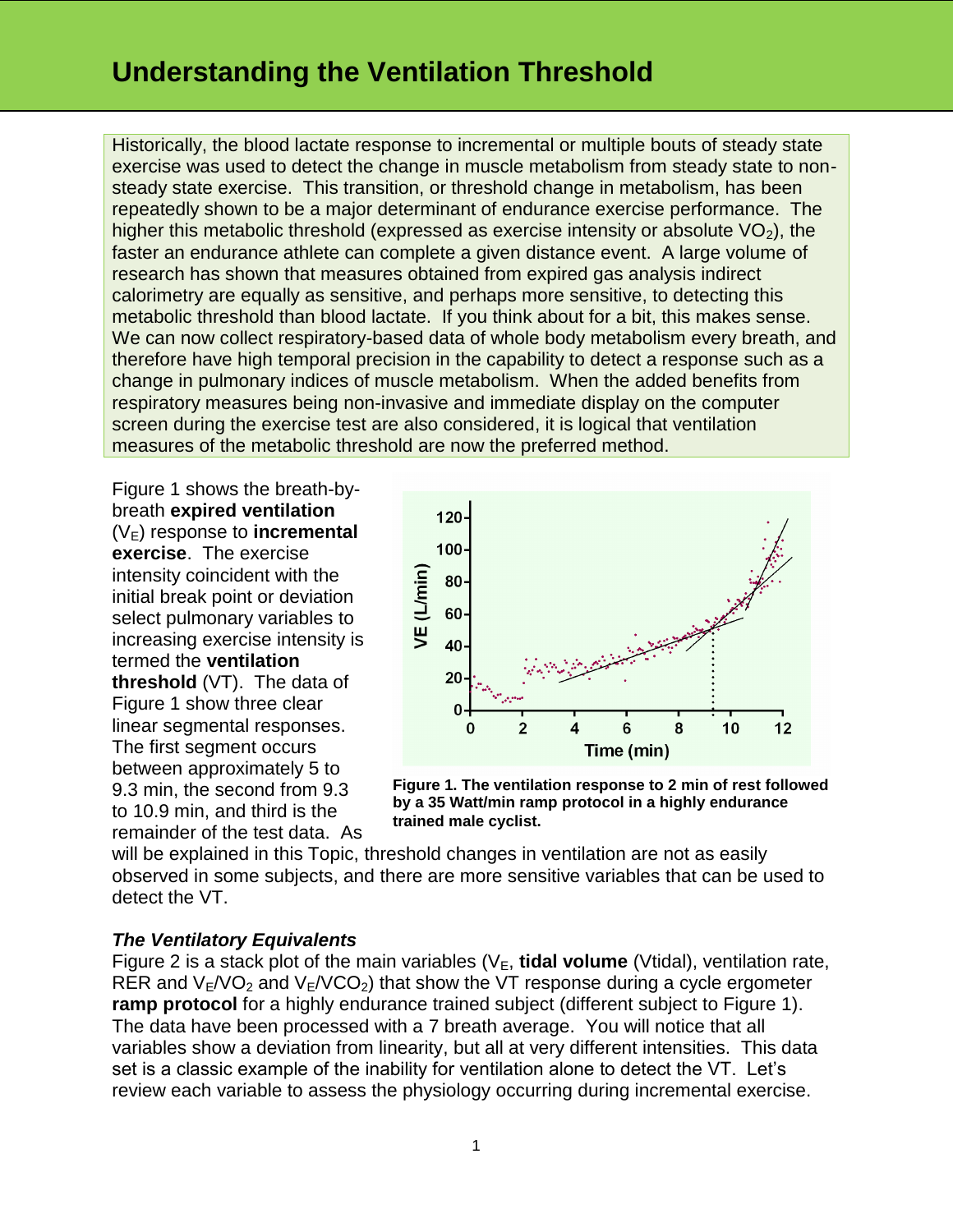

Tidal volume increases abruptly at the start of exercise. In other words, our depth of breathing increases rapidly during exercise, and far more so than the rate of ventilation. In fact, there is very little increase in the rate of ventilation once exercise has started between 2.5 and 8 min! After 8 min, both tidal volume and the rate of ventilation increase. At close to 12 min, there is a tremendous change with the rate of ventilation increasing precipitously, causing decreases in tidal volume. However, the combined rate and depth of ventilation continue to cause a rapid increase in ventilation in these last minutes of incremental exercise.

The variable that most clearly detects the deviation in  $V_E$  from  $VO<sub>2</sub>$  is the variable VE/VO2. Both **VE/VO<sup>2</sup>** and **VE/VCO<sup>2</sup>** are called **ventilatory equivalents**, with each one being termed the ventilatory equivalent for oxygen  $(V_E/VO_2)$  and carbon dioxide  $(V_F/VCO<sub>2</sub>)$ , respectively. As indicated by the abbreviations, the ventilatory equivalents are simple ratios of expired ventilation to either of  $VO<sub>2</sub>$  and  $VCO<sub>2</sub>$ .

It is important you understand why  $V_F/VO_2$ is the superior variable for detecting the VT, and why  $V_F/VCO<sub>2</sub>$  lags behind in this detection by anywhere from 1 to 3 min. First of all, we know that for most subjects, the  $VO<sub>2</sub>$  response is mostly linear to near the end of an incremental protocol. Depending on the subject,  $VO<sub>2</sub>$  can then either level off, such as in a true plateau response, remain linear, or actually begin

**Figure 2. A stack plot of the main variables of interest to the ventilation threshold (VT). a) expired ventilation (VE), b) tidal volume, c) ventilation rate, d) the respiratory exchange ratio (RER), and e) the ventilatory equivalents for oxygen (VE/VO2) and carbon dioxide (VE/VO2).**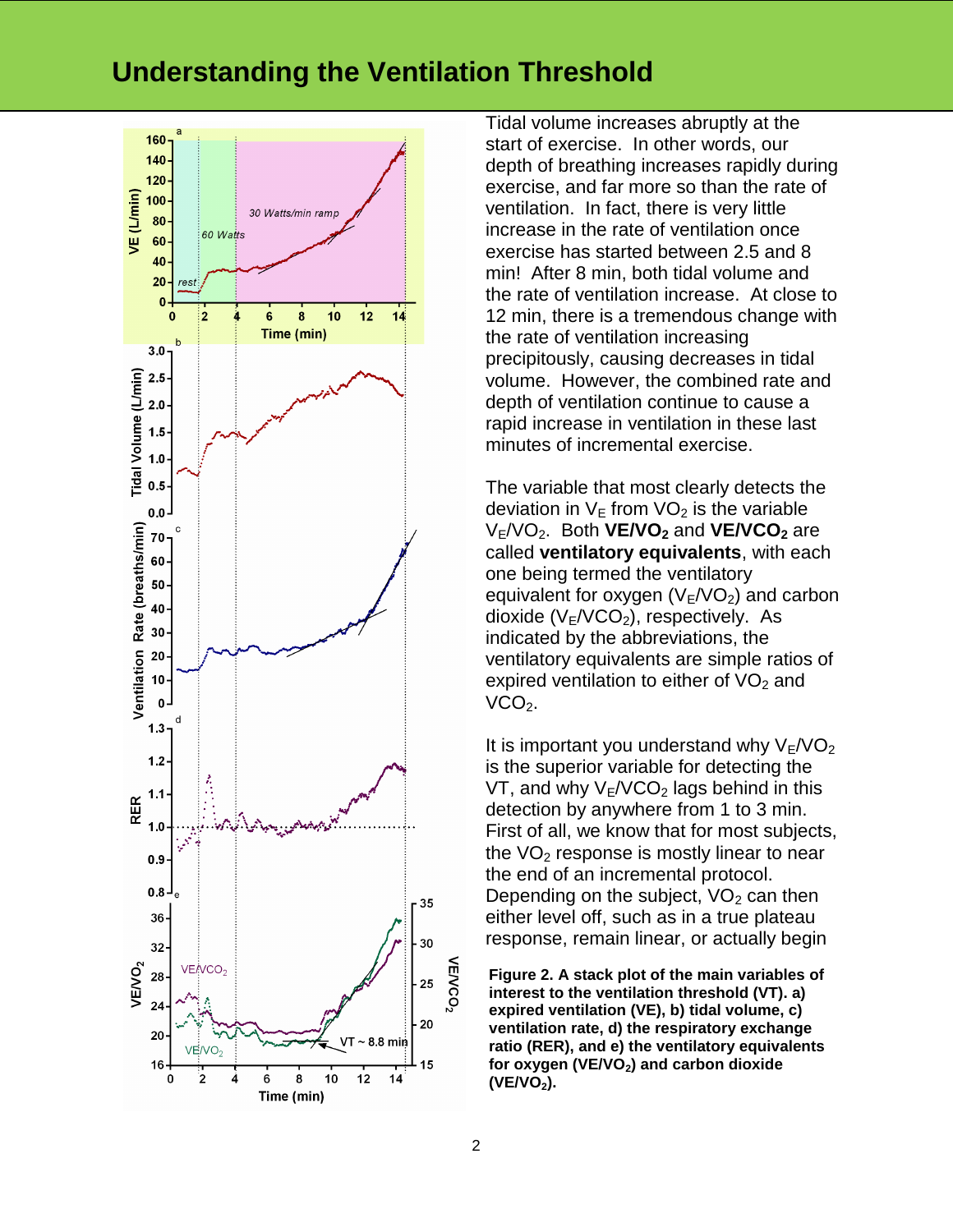to increase at a greater rate. However, such deflections in the  $VO<sub>2</sub>$ -time or  $VO<sub>2</sub>$ intensity profile occur near the end of the protocol. Thus, as a metabolic threshold occurs anywhere from 60 to 90% of the  $VO<sub>2</sub>max$ , most thresholds occur in the linear region of the VO<sub>2</sub>-time curve. Thus, if VO<sub>2</sub> is increasing linearly, and  $V_F$  initially remains linear, then the ratio between  $VO<sub>2</sub>$  and  $V<sub>E</sub>$  should remain at a near constant value. As  $V_F$  begins to increase more abruptly, deviating from this linear profile, yet  $VO<sub>2</sub>$  continues on a linear profile, then the ratio between the two  $(V_F/VO_2)$  will start to increase. This then defines the onset of the VT, where there is the first sustained increase in  $V_{E}/VO_{2}$ .

Why does  $V_{E}/VO_{2}$  decrease during the early phase of an incremental protocol? This occurs due to the exaggerated initial ventilatory response to exercise. Figure 1 presented the VE data for an incremental exercise test. The ventilation occurring during the first 2 min is at rest and is a profound **hyperventilation**, most likely due to increasing anxiety prior to the start of the exercise protocol. As  $VO<sub>2</sub>$  is low at rest, regardless of anxiety, the net result is to increase the  $V_E/VO_2$  variable. The commencement of exercise sees a further increase in ventilation, but as  $VO<sub>2</sub>$  now starts to increase, the  $V_F/VO_2$  variable value begins to decrease. Such a decrease continues, but clearly levels off as exercise intensity increases from light to moderate. At this phase of the protocol there is a consistent increase in  $V_E$  and  $VO_2$ , and hence the  $EVO_2$ variable stabilizes.

The influence of ventilation to metabolic demand is best shown by the expired gas fractions, and these are presented in Figure 3. The data clearly reveal that the increased ventilation occurring after approximately 8.8 min exceeds metabolic demand, as **%EO<sup>2</sup>** increases, and **%ECO<sup>2</sup>** decreases. Interestingly, this time coincides with the detected VT from the ventilator equivalents of Figure 2.

The subject for the Figure 2 data set was unusual in that he was highly trained, but a sprint cyclist and not an endurance trained cyclist. The profile of his  $V_{E}VO_{2}$  and  $V_{E}VCO_{2}$  responses is a little unusual in that the increase in both occurs near simultaneously. Thus, the ventilatory equivalent data for the subject of Figure 1 is presented in Figure 4.

The data of Figure 4 show that the initial hyperventilation to exercise is



**Figure 3. The change in a) expired O<sup>2</sup> %, and b) expired CO<sup>2</sup> % for the same subject as Figure 2.**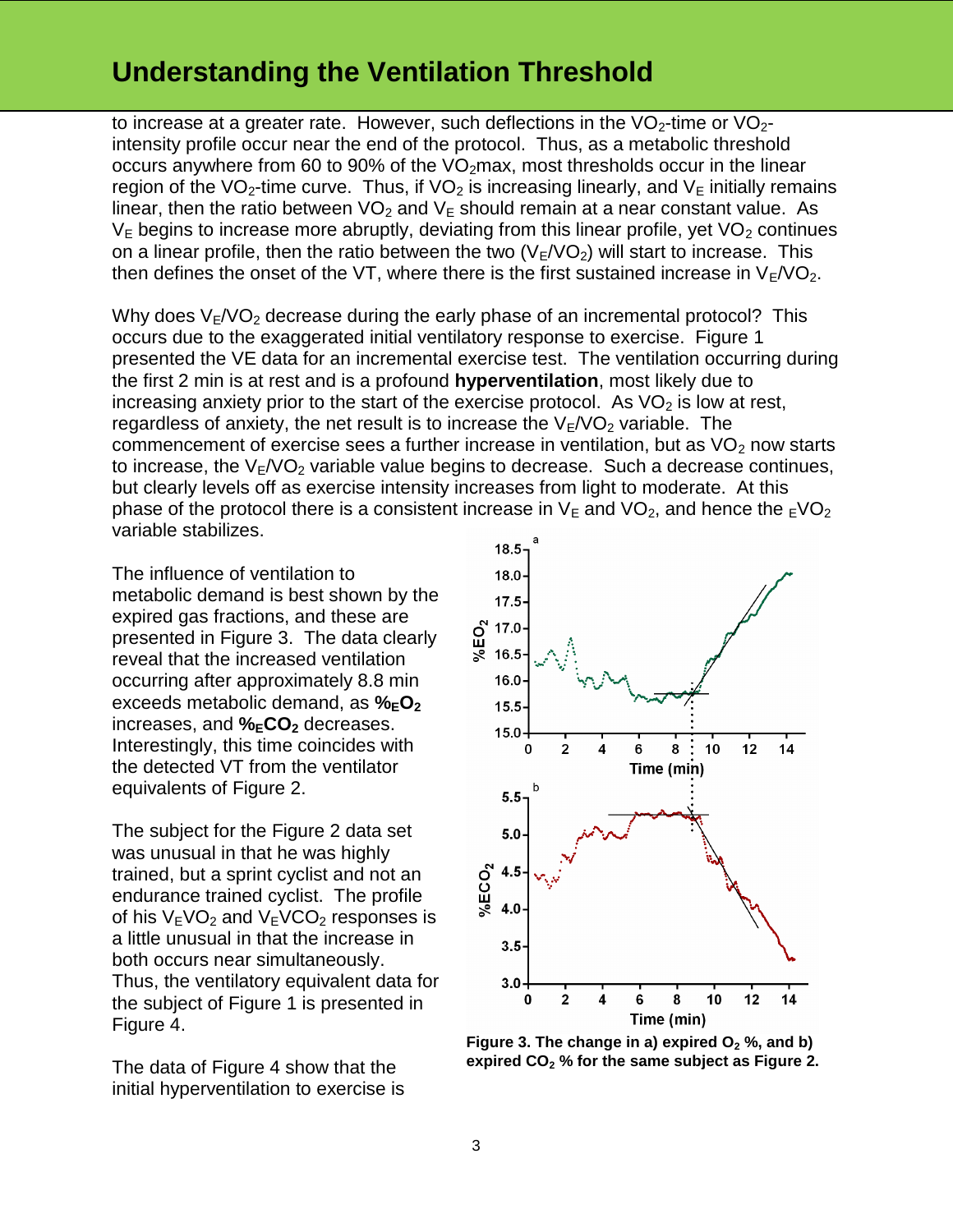

**Figure 4. The data for the ventilatory equivalents for the same endurance trained cyclist of Figure 1. Note the**   $\sim$ 1.1 min delay in the threshold change in  $V_F/VCO_2$ **compared to VE/VO2.**

more exaggerated for  $V_F/VCO_2$ . This is because the initial hyperventilation has removed  $CO<sub>2</sub>$  stores from the blood and additional body fluids, thereby blunting the increase in  $VCO<sub>2</sub>$ . In addition, low intensity exercise produces less  $CO<sub>2</sub>$  due to a high proportion of fat oxidation. The ratio decreases because of a greater production of  $CO<sub>2</sub>$  per rate of ventilation caused by increasing carbohydrate oxidation (decreasing proportion of fat oxidation), as well as the restoration of more normal body fluid  $CO<sub>2</sub>$  stores.

#### *Why Is There a Delayed Increase in VE/VCO2?*

Another important criterion for using ventilatory equivalents for detecting the VT is to combine the  $V_F/VO_2$  criterion with a 1 to 2 min delayed threshold change in  $V_F/VCO_2$ . This is an important part of the VT detection method. For example, look at Figure 4 again. There are three threshold responses within the  $V_E/VO_2$  data set. Obviously, a question arises regarding which is the true VT? This is where the  $V_F/VCO_2$  criterion fits into the joint method. As the  $V_{E}/VCO_{2}$  threshold should occur after the  $V_{E}/VO_{2}$ threshold, with a time delay between 1 to 2 min, the first  $V_F/VO_2$  threshold does not fit this feature as it occurs almost 3 min prior to the  $V_F/VCO_2$  threshold. The second threshold occurs at ~9.5 min, and the third at ~10.7 min. As the third threshold occurs after the  $V_{E}/VCO_{2}$  threshold at ~10.5 min, the second  $V_{E}/VO_{2}$  threshold is the VT.

There is a delay in the  $V_F/VCO<sub>2</sub>$ threshold due to the similar onset of the threshold changes in both  $V_{E}$  and  $VCO<sub>2</sub>$  at the VT, as shown in Figure 5. It is not until metabolic acidosis develops that ventilation is stimulated to a greater extent and increases out of proportion to  $VCO<sub>2</sub>$ , and these events occur at an RER above 1.0 (Figure 2d). Interestingly, this also means that unlike explained in past textbooks, the VT does not represent the transition from steady state to nonsteady state exercise intensities. Nor does it represent the transition into



**Figure 5. The VO<sup>2</sup> and VCO<sup>2</sup> data for the same subject of Figures 1 and 4. Note the more rapid increase in VCO<sup>2</sup> after ~8 min.**

**metabolic acidosis**. The VT is a trait of incremental exercise protocols that is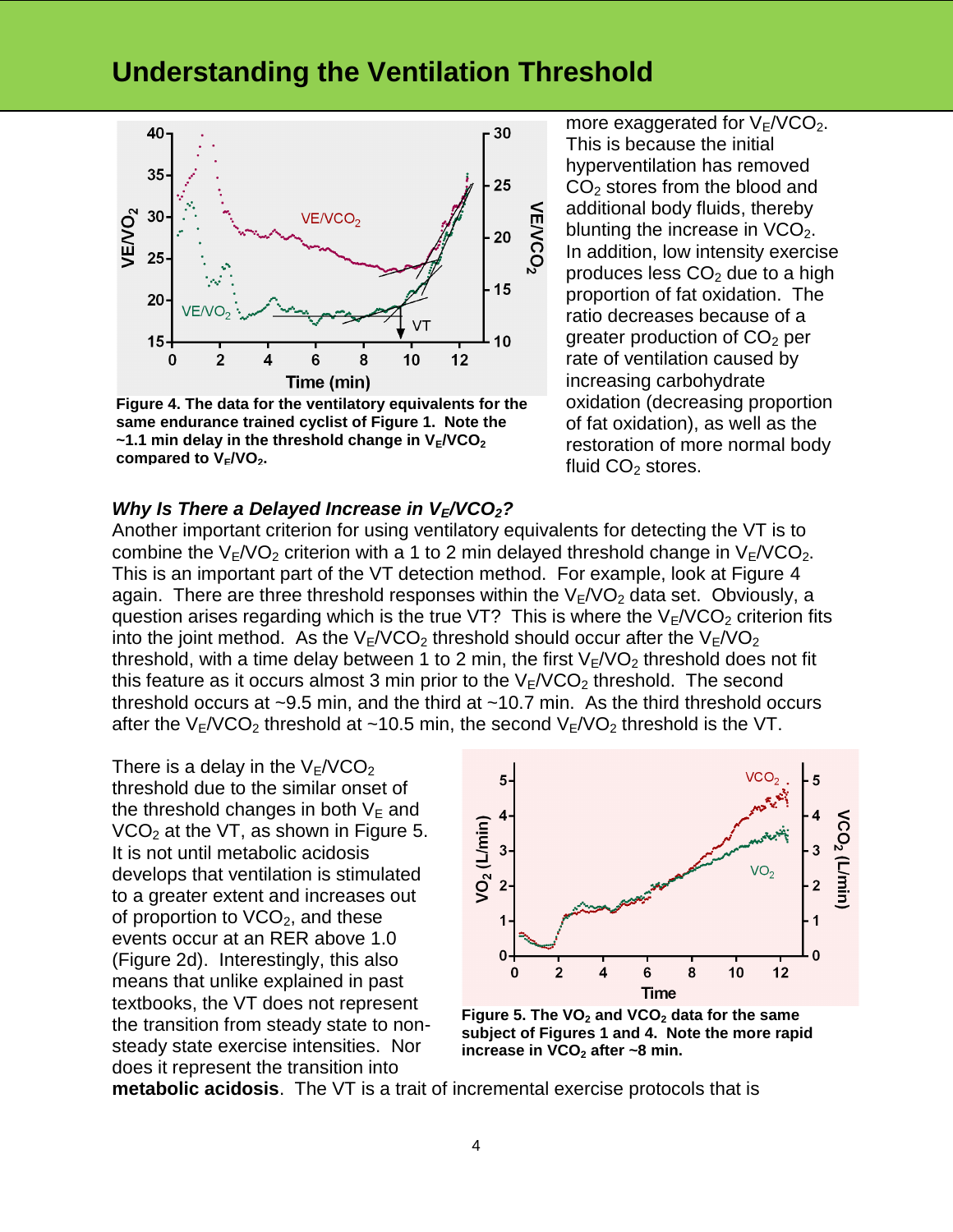proportional to and predictive of long duration endurance exercise performance potential, is responsive to training, and as such can be used in exercise prescription. However, as any experienced exercise physiologist who has worked with elite athletes will tell you, the VT represents an intensity that can be as much as 60 Watts below an athlete's true maximal steady state as measured from performance times or other laboratory exercise testing methodologies.

### **Glossary Words**

**expired ventilation**  $(V_E)$  refers to the rate of expired air that leave the lungs, and is typically expressed in L/min.

**incremental exercise** is a type of exercise characterized by a gradual increase in metabolic demand until the subject cannot continue to exercise (volitional exhaustion).

**ventilation threshold (VT)** refers to the exercise intensity coincident to an abrupt increase in ventilation above whole body oxygen consumption  $(VO<sub>2</sub>)$ . The VT is best detected by graphing each of  $V_{E}/VO_{2}$ ,  $V_{E}/VCO_{2}$ ,  $\%_{E}O_{2}$  and  $\%_{E}CO_{2}$ . The intensity (or time) when  $V_F/VO<sub>2</sub>$  first reveals a sustained increase, followed 1-2 min thereafter by an increase in  $V_{E}/VCO_{2}$ , is used as the VT. This threshold also coincides with threshold changes in each of  $\%_E O_2$  (increase) and  $\%_E CO_2$  (decrease).

**tidal volume** is the volume of air breathed each breathe.

**ramp protocol** is a sequence of frequent small increments in metabolic demand during incremental exercise. The name implies that the increment in intensity is a continuous function, but in reality it is not. The frequency of change for ramp protocols is constrained by equipment electronics, with most cycle ergometers exerting a 0.5 to 1.0 Hz increment function.

**VE/VO<sub>2</sub>** refers to the ventilator equivalent for oxygen, which is the ratio between  $V<sub>E</sub>$  and  $VO<sub>2</sub>$ .

**VE/VCO<sup>2</sup>** refers to the ventilatory equivalent for carbon dioxide, which is the ratio between  $V_F$  and VCO<sub>2</sub>.

**ventilatory equivalents**, as explained above, refers to the ratio of expired ventilation  $(V_F)$  and either of  $VO<sub>2</sub>$  or  $VCO<sub>2</sub>$ .

**hyperventilation** is an exaggerated state of ventilation, being above that of metabolic demand.

 $\%$ **EO**<sub>2</sub> is the % fraction of expired O<sub>2</sub>.

**%ECO**<sub>2</sub> is the % fraction of expired CO<sub>2</sub>.